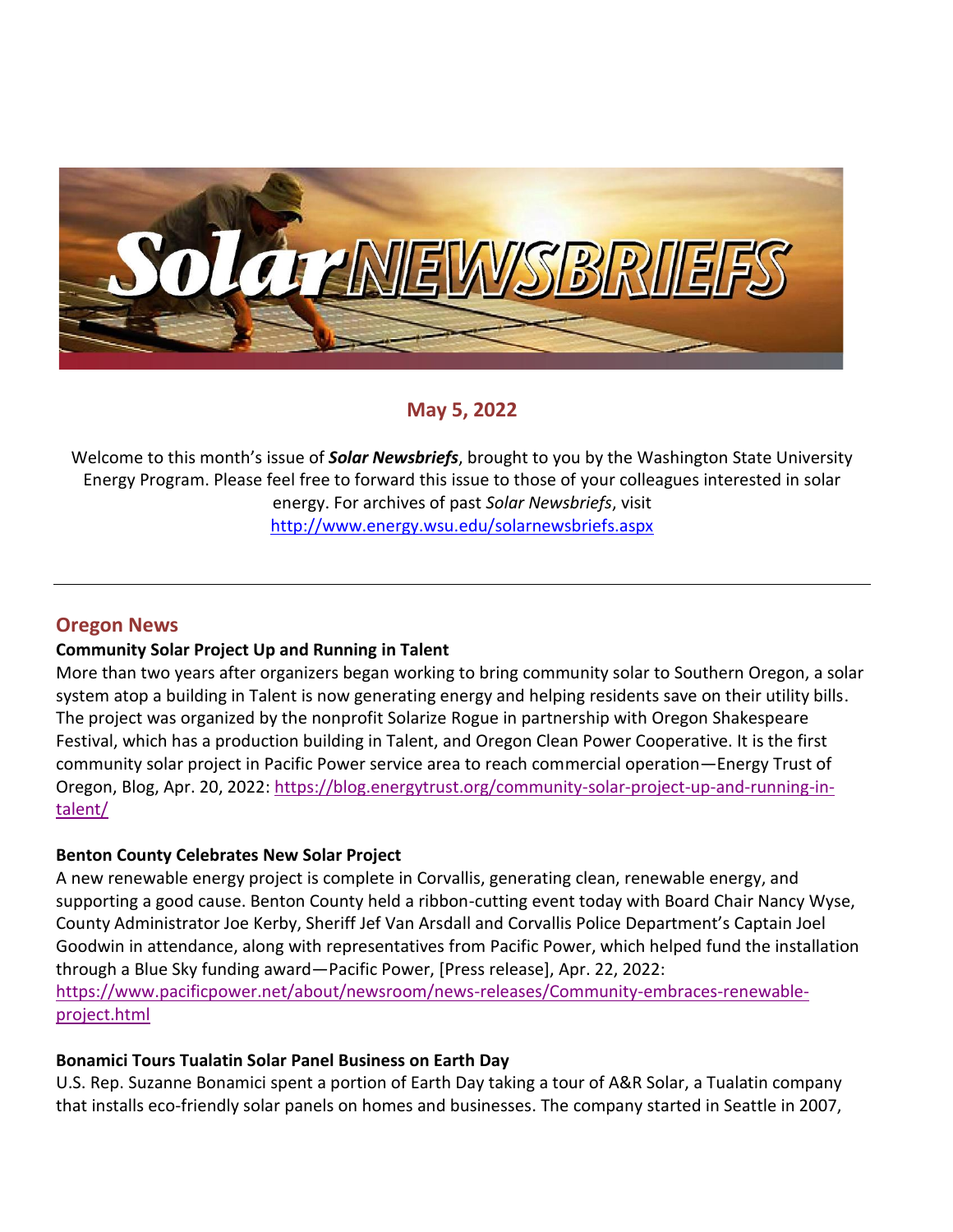creating a separate Oregon location in Tualatin in 2015. About six years ago, Farrell said the company expanded into the electric battery sector, thinking it would become about 10% of the company's business. However, demand has quickly grown to the point it makes up about 30%—Ray Pitz, *The Times,* Apr. 25, 2022: [https://pamplinmedia.com/ttt/89-news/543392-435098-bonamici-tours-tualatin-solar-panel](https://pamplinmedia.com/ttt/89-news/543392-435098-bonamici-tours-tualatin-solar-panel-business-on-earth-day)[business-on-earth-day](https://pamplinmedia.com/ttt/89-news/543392-435098-bonamici-tours-tualatin-solar-panel-business-on-earth-day)

# **Washington News**

# **Lighting the New Library**

It has taken a lot of energy from multiple sources to advance from the drawing board to construction phase plans for the new LaConner-Swinomish Regional Library. That kind of energy promises to be renewable on several levels going forward. Plans to solarize the library were shared in detail during a 45 minute Zoom session last Wednesday sponsored by the La Conner Library Foundation, La Conner Weekly News, and Western Solar, the Bellingham firm tabbed to install the library's solar energy system— Bill Reynolds, *La Conner Weekly News*, Mar. 29, 2022:

[https://laconnerweeklynews.com/Content/Default/Community/Article/Lighting-the-new-library/-](https://laconnerweeklynews.com/Content/Default/Community/Article/Lighting-the-new-library/-3/495/6943?s=1ary/-3/495/6943?s=1) [3/495/6943?s=1ary/-3/495/6943?s=1](https://laconnerweeklynews.com/Content/Default/Community/Article/Lighting-the-new-library/-3/495/6943?s=1ary/-3/495/6943?s=1)

### **2022 Solarize Campaign, Brings Affordable Solar Options to Thurston County Homeowners & Businesses**

Entering the spring season, South Sound residents will have the opportunity to get outside and take in the region's longer daylight hours and budding greenery. As nature starts to spring back to life, the new season can also be a time for Thurston County homeowners to start thinking about green living improvements, including a transition to solar energy. To help streamline the solar panel installation process, local nonprofit, [Olympia Community Solar](https://olysol.org/) (OCS), is launching the second annual [Solarize Campaign,](https://olysol.org/solarize/) set to begin in early April—Molly Walsh, *Thurston Talk*, Apr. 8, 2022[: https://www.thurstontalk.com/2022/04/08/2022](https://www.thurstontalk.com/2022/04/08/2022-solarize-campaign-brings-affordable-solar-options-to-thurston-county-homeowners-businesses/?msclkid=83b123dfb9e711ecac586a6a32888293) [solarize-campaign-brings-affordable-solar-options-to-thurston-county-homeowners](https://www.thurstontalk.com/2022/04/08/2022-solarize-campaign-brings-affordable-solar-options-to-thurston-county-homeowners-businesses/?msclkid=83b123dfb9e711ecac586a6a32888293)[businesses/?msclkid=83b123dfb9e711ecac586a6a32888293](https://www.thurstontalk.com/2022/04/08/2022-solarize-campaign-brings-affordable-solar-options-to-thurston-county-homeowners-businesses/?msclkid=83b123dfb9e711ecac586a6a32888293)

# **California Company Plans Side-by-Side Solar Complexes in Washington**

A California company has applied to build side-by-side solar-power complexes on nearly 1,800 acres of rangeland in northeast Yakima County. Cypress Creek Renewables of Santa Monica submitted an application last week to the Energy Facilities Site Evaluation Council to construct the High Top and and Ostrea solar projects about 30 miles east of Yakima—Don Jenkins, *Capital Press*, Apr. 12, 2022: [https://www.capitalpress.com/ag\\_sectors/livestock/california-company-plans-side-by-side-solar](https://www.capitalpress.com/ag_sectors/livestock/california-company-plans-side-by-side-solar-complexes-in-washington/article_6bf8bcb0-baa3-11ec-921a-5f0c38fca1b9.html)[complexes-in-washington/article\\_6bf8bcb0-baa3-11ec-921a-5f0c38fca1b9.html](https://www.capitalpress.com/ag_sectors/livestock/california-company-plans-side-by-side-solar-complexes-in-washington/article_6bf8bcb0-baa3-11ec-921a-5f0c38fca1b9.html)

# **PUD and Everett City Partner on Solar Project in South Everett**

Snohomish County PUD is partnering with the City of Everett on a solar project that will be built in south Everett and generate funds that will assist PUD customers having trouble paying their bill. Partially funded by the Washington Department of Commerce's Clean Energy Fund (CEF), the south Everett solar project will be built adjacent to Walter E. Hall Park in south Everett and will direct solar generation benefits to Project PRIDE, the PUD's customer-funded income-qualified program that currently serves 500 customers annually—*My Everett News*, Apr. 12, 2022: [https://myeverettnews.com/2022/04/12/pud-and-everett-city](https://myeverettnews.com/2022/04/12/pud-and-everett-city-partner-on-solar-project-in-south-everett/)[partner-on-solar-project-in-south-everett/](https://myeverettnews.com/2022/04/12/pud-and-everett-city-partner-on-solar-project-in-south-everett/)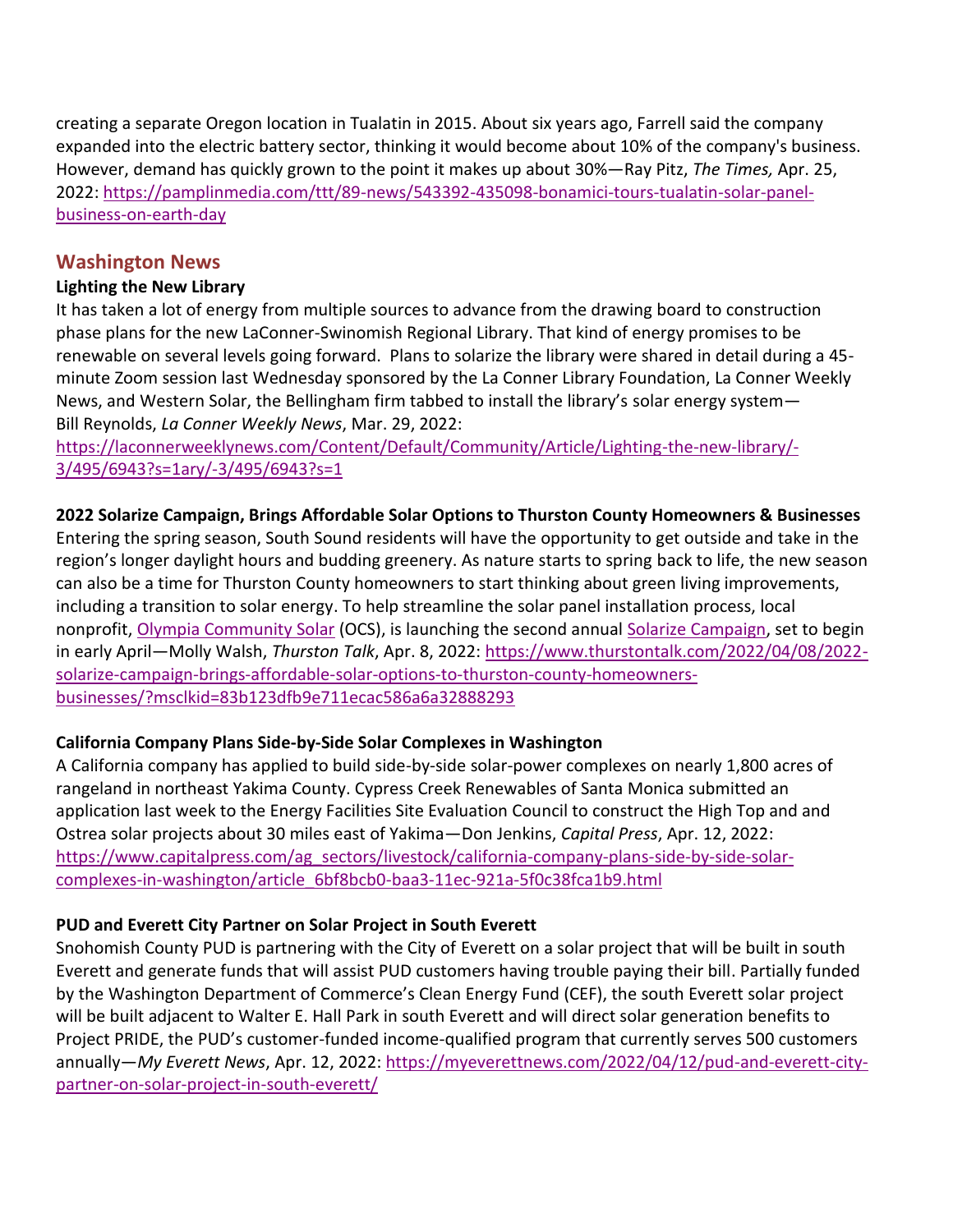#### **Solar Array in South Everett will have Energy to Power 40 Homes**

South Everett is getting a new solar array, courtesy of the Snohomish County Public Utility District. The project will sit on city of Everett property next to Walter E. Hall Park, overlooking a skate park. It will have the capacity to generate 375 kilowatts, enough to power about 40 homes. The Everett City Council unanimously approved a lease last month—Zachariah Bryan, *Herald Net*, Apr. 12, 2022: [https://usapp01.newsmemory.com/everettdailyherald/news/2022/04/12/new-solar-array-is-coming-to](https://usapp01.newsmemory.com/everettdailyherald/news/2022/04/12/new-solar-array-is-coming-to-walter-hall-park-in-everett/)[walter-hall-park-in-everett/](https://usapp01.newsmemory.com/everettdailyherald/news/2022/04/12/new-solar-array-is-coming-to-walter-hall-park-in-everett/)

### **New Community Solar Projects Targeting Lower-Income Area**

Community solar projects have been part of the clean energy landscape in Washington since about 2005. The idea is to offer ratepayers who don't have a good place to install solar panels at their homes - or enough funds to pay for an entire system - the chance to purchase shares in a larger project, offsite. They then get credits on their bill for the clean energy produced. Now, the City of Everett and the Snohomish County Public Utility District are partnering for a new kind of community solar project. The revenue it generates will help low income households pay their energy bills—Bellamy Pailthorp, KNKX Public Radio, Apr. 13, 2022: [https://www.knkx.org/environment/2022-04-13/new-community-solar-projects-targeting](https://www.knkx.org/environment/2022-04-13/new-community-solar-projects-targeting-lower-income-areas)[lower-income-areas](https://www.knkx.org/environment/2022-04-13/new-community-solar-projects-targeting-lower-income-areas)

### **New Microgrid in Seattle's Capitol Hill Neighborhood to Power Community Center during Outages**

Ahead of Earth Day Friday, Gov. Jay Inslee and Seattle Mayor Bruce Harrell celebrated the new microgrid at the Miller Community Center on Thursday. Located at Miller Park in the city's Capitol Hill neighborhood, the new microgrid is a system of solar panels and battery storage and comes with new artwork at the community center—Cody Miller, King 5 News, Apr. 22, 2022:

[https://www.king5.com/article/news/local/seattle-microgrid-earth-day/281-e9516848-6e78-4305-83c0-](https://www.king5.com/article/news/local/seattle-microgrid-earth-day/281-e9516848-6e78-4305-83c0-40edcc58b9c5) [40edcc58b9c5](https://www.king5.com/article/news/local/seattle-microgrid-earth-day/281-e9516848-6e78-4305-83c0-40edcc58b9c5)

### **With Yakima Valley's Abundant Sunshine, More Homeowners Turning to Solar Energy**

In many parts of the country, residents who install solar panels are primarily doing it for environmental reasons. While that also may be a motivation in Central Washington, Paul Comiskey, general manager of [AllCities Solar](http://allcities.solar/residential-solar) in Yakima, said there's another "green" factor at work here — with our abundant sunshine, solar energy can save residents money—Joel Donofrio, *Yakima Herald-Republic*, Apr. 22, 2022: [https://www.yakimaherald.com/news/local/with-yakima-valleys-abundant-sunshine-more-homeowners](https://www.yakimaherald.com/news/local/with-yakima-valleys-abundant-sunshine-more-homeowners-turning-to-solar-energy/article_3e311af7-0cde-5539-95c6-63b7b9b918b6.html?utm_medium=email)[turning-to-solar-energy/article\\_3e311af7-0cde-5539-95c6-63b7b9b918b6.html?utm\\_medium=email](https://www.yakimaherald.com/news/local/with-yakima-valleys-abundant-sunshine-more-homeowners-turning-to-solar-energy/article_3e311af7-0cde-5539-95c6-63b7b9b918b6.html?utm_medium=email)

### **Vashon Island Landfill Utilizing Unbuildable Land for Solar Generation**

Over the past few years, King County has been actively working to reduce their carbon footprint through switching several of their facilities over to 100% solar power. With another award from the Washington Department of Commerce, the King County Waste Division is currently installing the largest solar project ever completed on Vashon Island at their Recycling and Transfer Station, with 149,480 watts of peak power. While all of the previous projects have been installed on existing rooftops, this project is taking advantage of the otherwise unbuildable open space surrounding the landfill and will feature a ground mounted system with 404 solar panels angled to optimize the system production in the wide open field Western Solar [Press release], Apr. 27, 2022:<https://www.westernsolarinc.com/vashon-landfill-solar/>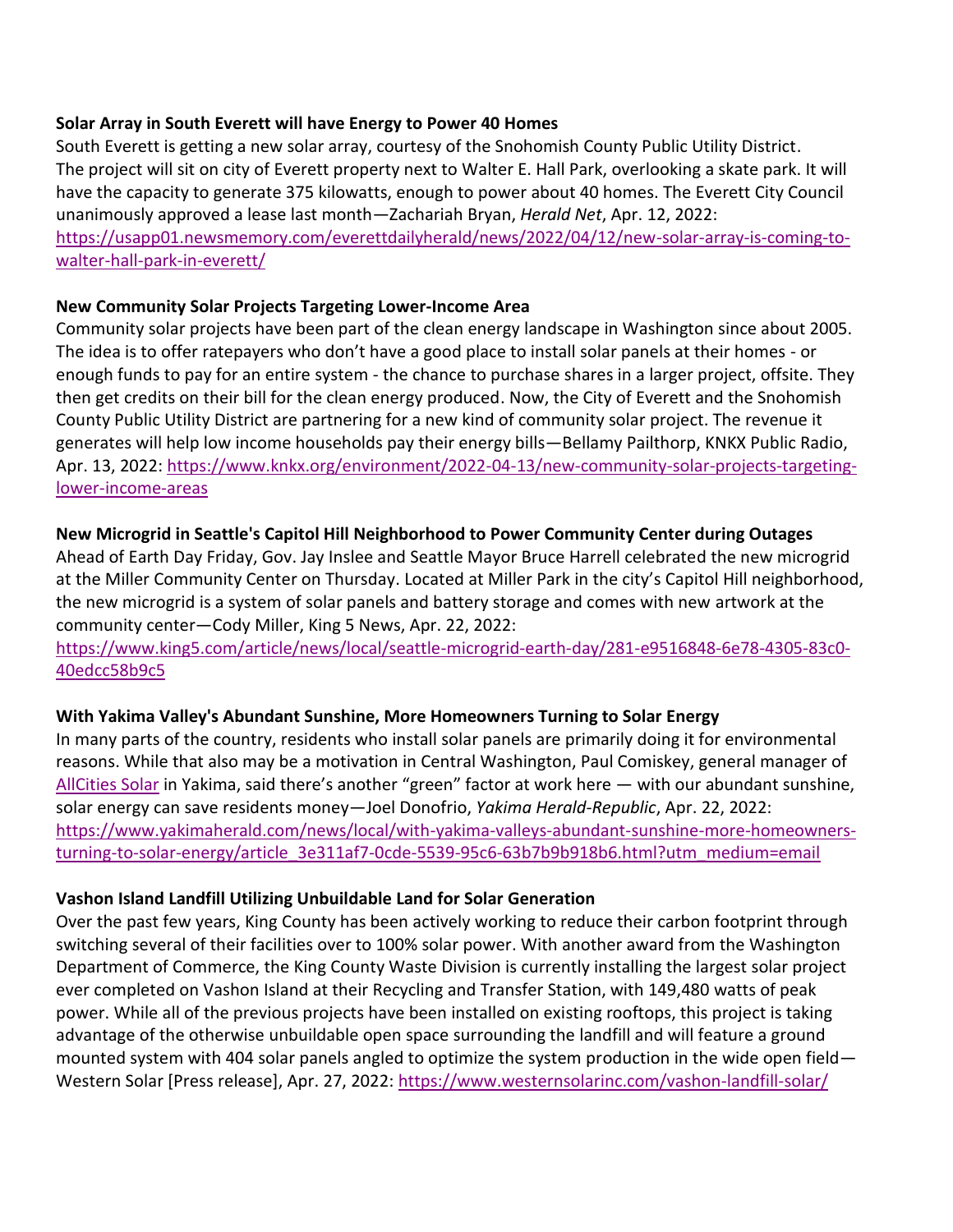# **Community Solar**

### **Five Things to Look for in a Community Solar Software Platform**

Community solar has been growing throughout the U.S., with over 3.6 GW of projects operating in late 2021 and deployments expected to increase by 4.5 GW of capacity in the next five years. But managing the projects can be unnecessarily complex, which can hamper their deployment. To accelerate community solar growth and achieve the DOE's goal, we must eliminate as many complexities as possible. Given these benefits, what should developers and asset owners look for in a community solar billing platform?— Armando Gaetaniello, *Solar Power World*, Apr. 11, 2022:

[https://www.solarpowerworldonline.com/2022/04/five-things-to-look-for-in-a-community-solar-software](https://www.solarpowerworldonline.com/2022/04/five-things-to-look-for-in-a-community-solar-software-platform/)[platform/](https://www.solarpowerworldonline.com/2022/04/five-things-to-look-for-in-a-community-solar-software-platform/)

### **Introducing Community Solar+: The Next Generation of Community Solar**

The first generation of community solar has truly enabled greater access to solar energy across the United States. Through innovative subscription programs and policies, community solar offers opportunities for many residential customers — including renters, people living in multifamily residential buildings, and those without a viable rooftop for hosting solar — to buy clean energy and reduce their energy burden. And momentum is building for community solar, with new and expanded programs from [New Mexico](https://pv-magazine-usa.com/2022/01/07/new-mexico-community-solar-act-receives-public-comment/) to [New York](https://pv-magazine-usa.com/2022/01/07/new-mexico-community-solar-act-receives-public-comment/) to [Washington.](https://www.solarpowerworldonline.com/2022/04/governor-jay-inslee-signs-washington-bill-community-solar-program/) But community solar has the potential to do far more. In our new report [Community Solar+: How the Next Generation of Community Solar Can Unlock New Value Streams and Help](https://rmi.org/insight/community-solar-plus/)  [Communities Pursue Holistic Decarbonization,](https://rmi.org/insight/community-solar-plus/) RMI introduces our vision for Community Solar+ (CS+): community solar projects that are deliberately planned and strategically deployed to embrace added value streams and advance community-wide sustainability and equity goals—Matthew Popkin, Madeline Tyson, RMI, Apr. 12, 2022: [https://rmi.org/introducing-community-solar-the-next-generation-of-community](https://rmi.org/introducing-community-solar-the-next-generation-of-community-solar/?msclkid=81720777bcd211ec8b935fd0eedaadd2)[solar/?msclkid=81720777bcd211ec8b935fd0eedaadd2](https://rmi.org/introducing-community-solar-the-next-generation-of-community-solar/?msclkid=81720777bcd211ec8b935fd0eedaadd2)

# **National News**

# **Site Renewables Right: Accelerating a Clean and Green Energy Future**

The Nature Conservancy supports the rapid expansion of renewable energy, and the ample wind and solar resources in the central U.S. offer the opportunity to provide clean, low-impact power for people and wildlife. The new Site Renewables Right map identifies where renewable energy can be developed in the central U.S. while still conserving important wildlife habitats and natural areas at the same time. It is a win-win— Kelsey Misbrener, *Solar Power World*, Feb. 8, 2022:

<https://www.solarpowerworldonline.com/2022/02/nature-conservancy-low-impact-solar-siting-map/>

# **DOE will Assist 22 Communities with Locally Tailored Pathways to Clean Energy**

The U.S. Department of Energy (DOE) announced the inaugural communities selected as part of the Communities Local Energy Action Program [\(Communities LEAP\)](https://www.energy.gov/communitiesLEAP/communities-leap), a first-of-its-kind initiative designed to help energy-overburdened communities take direct control of their clean energy future. The 22 communities will receive support from DOE to create community-wide action plans that reduce local air pollution, increase energy resilience, lower utility costs and energy burdens, and provide long-term jobs and economic opportunity. The selected communities include: Columbia Inter-Tribal Fish Commission, Oregon, Washington, Idaho, Seattle (Beacon Hill), Washington—*T&D World*, Mar. 31, 2022: [https://www.tdworld.com/renewables/article/21237624/doe-will-assist-22-communities-with-locally-](https://www.tdworld.com/renewables/article/21237624/doe-will-assist-22-communities-with-locally-tailored-pathways-to-clean-energy)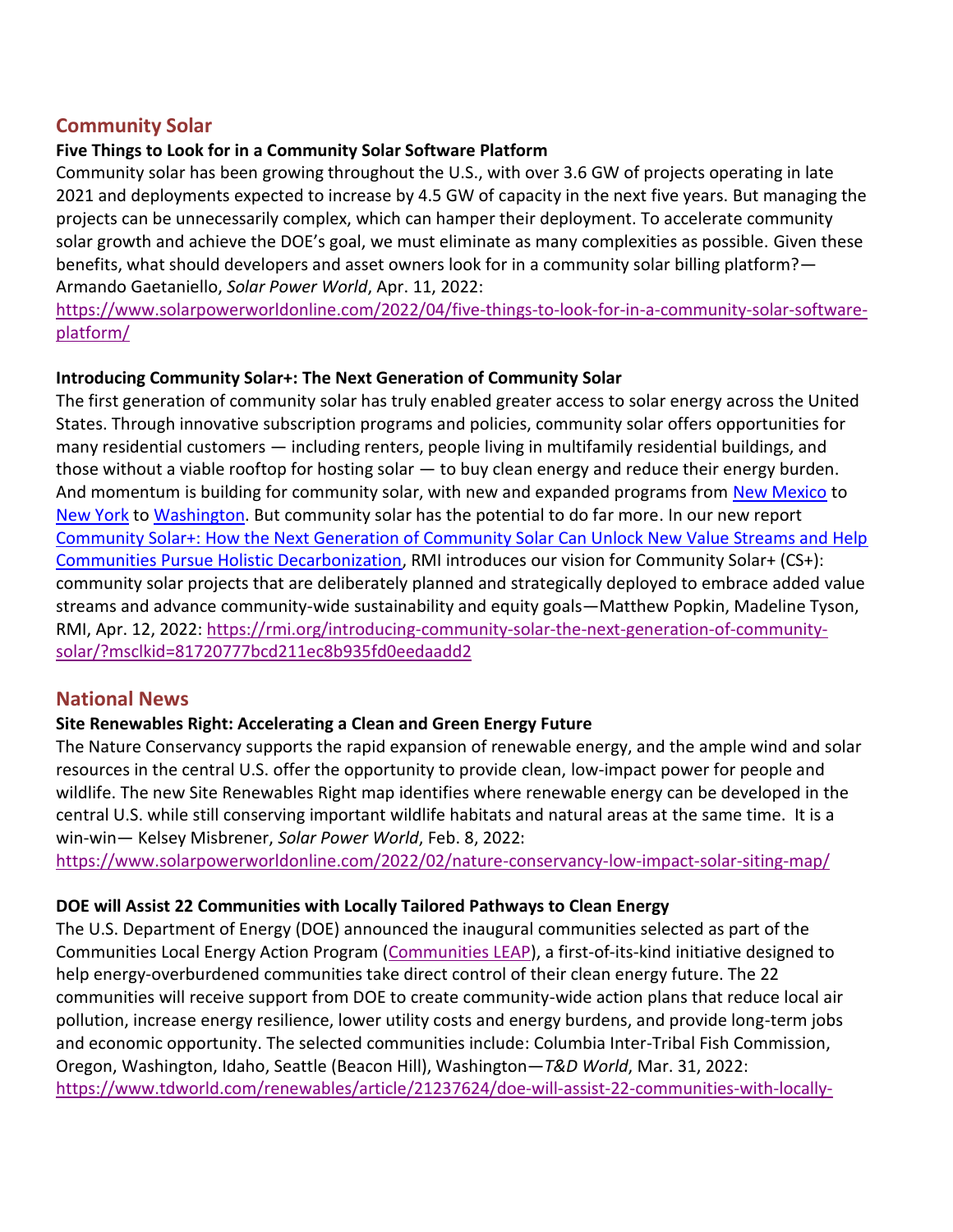#### [tailored-pathways-to-clean-energy](https://www.tdworld.com/renewables/article/21237624/doe-will-assist-22-communities-with-locally-tailored-pathways-to-clean-energy)

#### **Renewables Advancing Community Energy Resilience (RACER) Funding Opportunity,**

On April 12, 2022, the U.S. Department of Energy (DOE) Solar Energy Technologies Office (SETO) announced the Renewables Advancing Community Energy Resilience (RACER) funding opportunity, which will award \$25 million in funding for projects to enable communities to utilize solar and solar-plus-storage to prevent disruptions in power caused by extreme weather and other events, and to rapidly restore electricity if it goes down. For more information: [https://www.energy.gov/eere/solar/articles/funding](https://www.energy.gov/eere/solar/articles/funding-notice-renewables-advancing-community-energy-resilience-racer)[notice-renewables-advancing-community-energy-resilience-racer](https://www.energy.gov/eere/solar/articles/funding-notice-renewables-advancing-community-energy-resilience-racer)

#### **Solar Industry 'Frozen' as Biden Administration Investigates China**

More than 300 solar projects in the United States have been canceled or delayed in recent weeks because of an investigation by the Commerce Department—David Gelles, *New York Times*, May 1, 2022, accessed via Governors' Wind & Solar Energy Coalition: [https://governorswindenergycoalition.org/solar-industry](https://governorswindenergycoalition.org/solar-industry-frozen-as-biden-administration-investigates-china/)[frozen-as-biden-administration-investigates-china/](https://governorswindenergycoalition.org/solar-industry-frozen-as-biden-administration-investigates-china/)

### **Solar Panel Recycling**

**What is Best? Building Solar Panels that Last 30 Years, or are Short-Lived Easy-to-Recycle and Upgrade** The good news is that PV modules last so long – 30 years – that we do not have to worry about recycling for a while. The bad news is that means we are not thinking about the alternative pathway of deliberately building modules that last only a few years yet can be easily recycled. Harrison Dreves at NREL describes the data-gathering and creation of a modelling tool that quantifies the flow of materials, energy, and carbon in the PV industry to help inform decisions that enable a more cost-effective and equitable circular economy—Harrison Dreves, *Energy Post Events*, Apr. 24, 2022:

[https://energypost.eu/whats-best-building-solar-panels-that-last-30-years-or-are-short-lived-easy-to](https://energypost.eu/whats-best-building-solar-panels-that-last-30-years-or-are-short-lived-easy-to-recycle-and-upgrade/)[recycle-and-upgrade/](https://energypost.eu/whats-best-building-solar-panels-that-last-30-years-or-are-short-lived-easy-to-recycle-and-upgrade/)

# **Conferences, Webinars and other Training Opportunities**

#### **Mobile Solar+Storage for Emergency Management: May 10, 2022 9:00 a.m. PT**

Mobile resilient power systems – solar PV paired with battery storage (solar+storage) – are gaining traction as emergency management leaders look for reliable backup power resources to utilize on-thego when a disaster occurs. This Clean Energy Group webinar will provide an overview of how mobile solar+storage units are built and operated. Emergency response officials will speak to their experience deploying these systems in the field. For more information and to register see: Clean Energy States Alliance: <https://www.cesa.org/event/resilience-hubs-model-overview-and-community-case-studies/>

#### **Energy Heroes: Recruiting the Clean Energy Workforce of the Future**

Through the [National Clean Energy Workforce Alliance,](https://go.irecusa.org/e/889833/ean-energy-workforce-alliance-/c24yz/208833917?h=5GdRF6f7VKAaj-D5sHv5krXuqPy180ewwoBlChCFP6g) over 350 diverse organizations and 400 individuals have provided direct input to identify scalable solutions to address today's workforce development challenges. Join us for the Alliance's first Solution Summit, Energy Heroes: Recruiting the Clean Energy Workforce of the Future, to continue the conversation as we focus on positioning the clean energy sector as "Energy Heroes" and mitigating barriers to participation in the green workforce